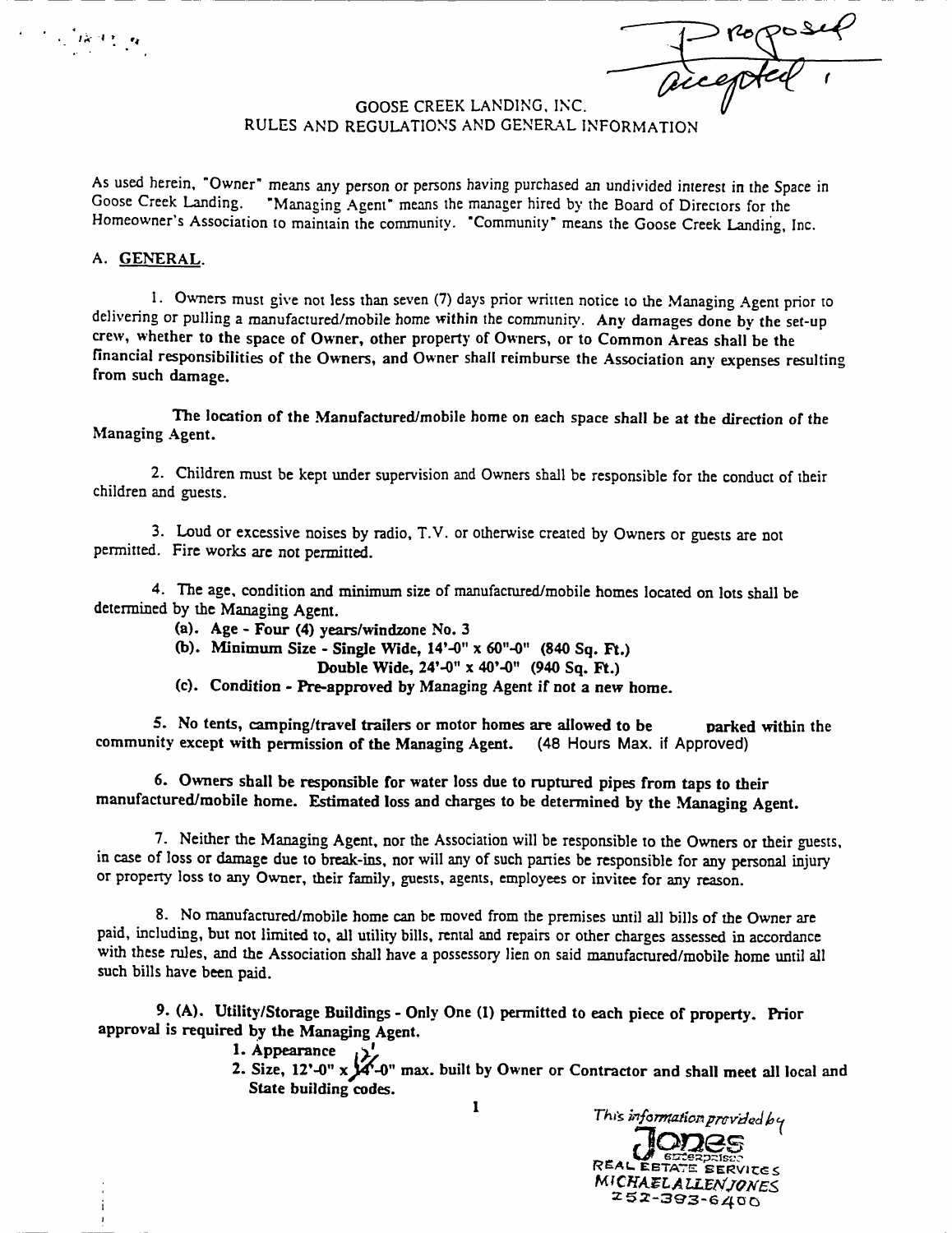3. Other Requirements -

riche (m. 18

- ier Requirements -<br>(a). Four (4) point ground tie-down.<br>. (a). Four (4) point ground tie-down.<br>(b). Eight (8) Foot (8'-0") side walls.
- 
- (b). Eight (8) Foot (8'-0") side walls.<br>(c). Eight (8) Foot (8'-0") side walls.<br>(c). Twenty (20) year composition roof (shingle) with 5/12 roof pitch max. (c). Twenty (20) year composition roof (shingle) with 5/12 roof (d). Ground Level to eight (8") inches max. height above grade.
- 
- (d). Ground Level to eight (8") inches max. height above grade.<br>(e). Salt Pressure Treated Material Floor Joist/sub-structure to ground level.<br>(f). Wood, vinyl, or hard board exterior siding.<br>(0) Painted or stained finis
- (f). Wood, vinyl, or hard board exterior siding.<br>(g). Painted or stained finish to the exterior.
- 

(h). Location on property  $-4$ -0" to the rear and  $7$ -0" to the side lot property lines.

9. (B). Clotheslines - Umbrella, portable style only.

- 1. Removable at Ground Level.
- 2. Set back to property lines  $-4'$ -0" to the back and sides, rear of property.

<sup>10</sup> Homeowners shall be responsible for the activities and any damages caused by their invitee and guests

11. All trash and refuse will be placed in the proper refuse container, and shall not be allowed to stand upon the premises. No external burning of trash or refuse shall be allowed. All construction trash must be hauled away to the appropriate waste facility by the owner (or contractor) no less than one week after construction is completed

12. The Owner of any space may be required to repair or replace any manufactured/mobile home that is in a state of disrepair, or is not maintained in a good, attractive, clean, and safe condition.

13. All landscaping plans must be approved by the Managing Agent. All areas, once landscaped, must be maintained in a good and sightly condition.  $(A 2<sup>2</sup>-0<sup>n</sup>$  set back from property lines is required)

14. Soliciting is prohibited within the bounds of the community.

<sup>15</sup> Owners are strongly encouraged to report to the Board of Directors any violations of these rules and regulations, and to cooperate fully with the Managing Agent and Board of Directors in maintaining a desirable place for all Owners to live

- 16 (A) Mail Boxes Each resident is provided one (1) mail box at entrance upon request.<br>Two (2) keys provided for a charge of \$10.00 which is refundable.
	-
	- (B)  $Mail Box Drop Box$  at entrance for out going mail.
	- $(C)$  Newspapers Local deliveries to your home.
	- (D) Gate Cards Two (2) are provided to home owner at no charge. Four (4) additional cards may be issued upon request for a charge of \$15.00 each. Please report any lost, stolen or damaged cards and card number so they may be re-issued/removed from the files and system. Damaged cards may be turned in and re-issued at a charge of \$5.00 each. any repairs necessary due to damage to the entrance gate/cross arm at the minimum charge of \$50.00. This is very important to our community because this is a part of our security system
	- (E) Entrance Phone Directory (KNOW YOUR LOT NUMBER!) Upon request, your name and lot number may be programmed at the entrance. Any one may view the directory, dial your lot number and call you. If you allow entrance, hang up the phone and at the sound of the Dial Tone, touch the number six (6) and activate the gate for entrance.
	- Sound of the Dial Tone, touch the number six (6) and activate the gate for entra<br>(F) <u>Bulletin Board</u> Located at entrance for Notices and Information to Homeowners.<br>
	<sup>7</sup>T<sub>th</sub>'s information provided



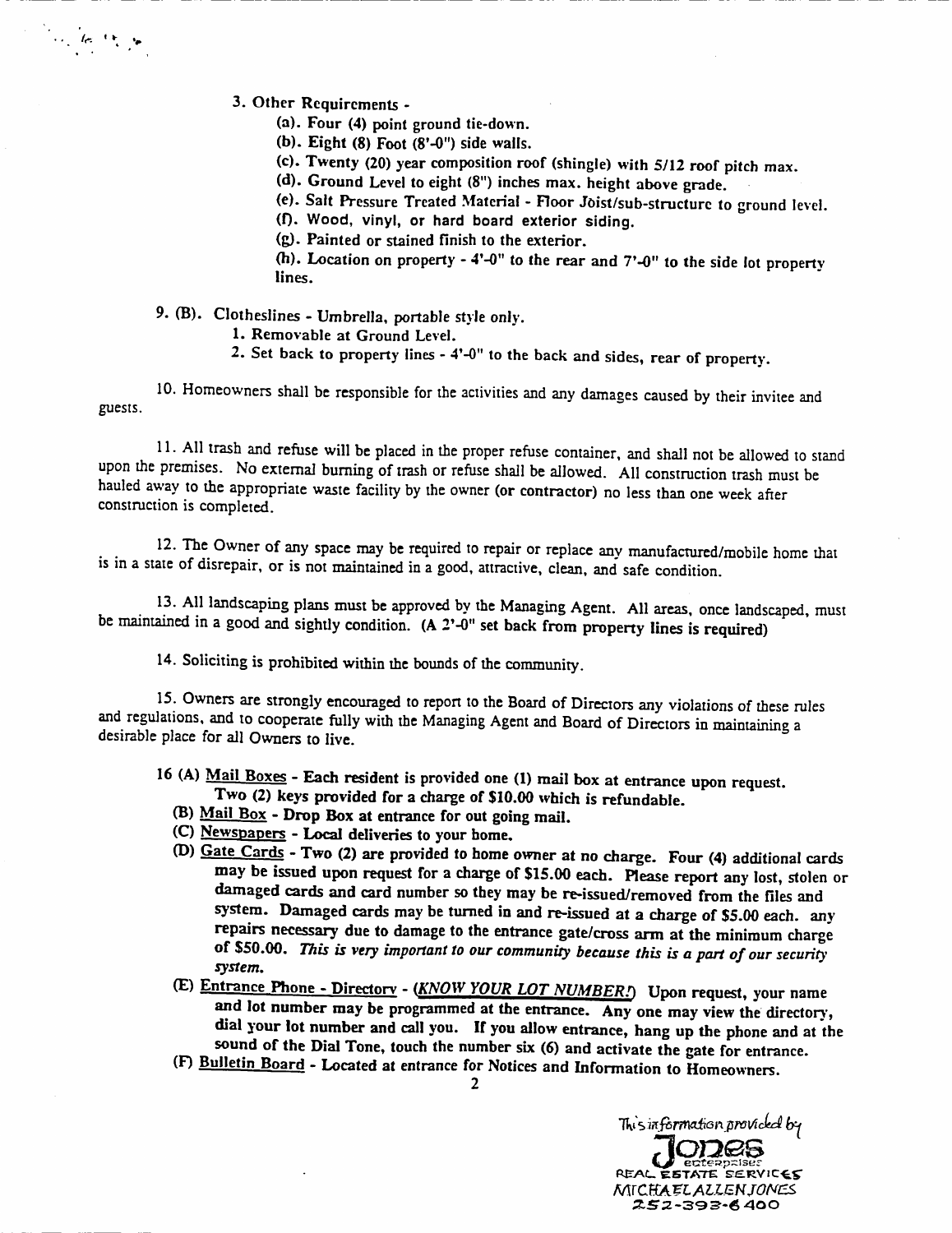17. (Owner's cannot cross neighbor's yards in hauling boats, Trailers, Vehicles etc. without prior consent

## B. CARE OF MANUFACTURED/MOBILE HOME.

<sup>r</sup> t <sup>a</sup>

1. Each Space must be kept neat and clean at all times, and each Owner is responsible for grounds in EXEMBLE TOME.<br>
1. Each Space must be kept neat and clean at all times, and each Owner is responsible for grounds in<br>
1. Each Space must be kept neat and clean at all times, and each Owner is responsible for grounds in<br>
1. grass and prune shrubbery to maintain the yard in a sightly condition. The Managing Agent may, if Owner fails to cut grass or otherwise maintain his space appropriately, cause such work to be done by a third party, and charge the cost thereof, plus a ten (10%) percent management fee, to Owner.

2. No owner shall be permitted to erect any type of fencing, or similar structure or barrier, including shrubbery planted for such purpose. (Wood or metal materials and/or trees/shrubs to create a fencing barrier situation.) All plants trees/shrubs to be located 2'-0" from property line and spaced 4'-0" apart and maintained at maximum height of  $8^\circ$ -0".

3.(A) Water Lines - Water is provided to this community by Carteret County to one (1) meter. From there on through this community and to each individual cut off, this is maintained by the Association. From the cut off valve to each home, it is the responsibility of the Home Owner.

(B) Buried Electrical Lines - from the meter to the home all lines must be buried to a depth of twenty-four (24") inches and meet all local and state codes.

NOTE: Because of underground lines within our community, no digging is permitted without<br>prior approval from the Managing Agent and/or notification to either all of our local The Carter County of State Representative County of the Maritan Circle Incident Check is a control of the Bream of the Managing Agent and/or Carteret County Utilities or U.L.C.O. which is a companies. (1-800-632-4949) Carteret County Utilities or U.L.C.O. which is a locating service for the Utility companies. (1-800-632-4949)

4. No structure will be erected or attached to any manufactured/mobile home except with written consent of the Managing Agent. Structure/additions shall include, but is not limited to, decks, porches, patios. patios, sun/florida rooms, etc. (All must meet the local and state building codes.) A minimum set back to property lines shall be a minimum of seven (7'-0") feet.

5. All manufactured/mobile homes are on a septic tank system and noting other than normal sewage shall be put in drains. Cooking grease, diapers, and other similar waste products will not be placed in drains or commodes. Owners and guests will be responsible for repairs made necessary by said violations.

6. All Owners must underpin their manufactured/mobile homes in a neat and attractive manner, and must comply with all Carteret County rules and regulations pertaining to tieing down and securing manufactured/mobile homes. All underpinning shall be completed within sixty (60) days of delivery of the home to its space. Vinyl skirting MUST BE attached with screws at the top and if over 24" in height is must have supports.) Permanent decking of not less than 30 square feet must be installed at each entrance to mobile homes by June 1, 1998. Access to storage, plumbing, etc. is required.

# C. AUTOMOBILES, BOATS, AND JET SKIES.

1. A maximum speed limit of 15 mph is posted through out the community and will be enforced.

2. No overhauling of or significant repairs to cars boats, or any land/sea vehicle will be permitted within the community.

3. All automobiles on the property must be owned or leased by the Owner or any guest of the Owner, and neither the Homeowner's Association, Board of Directors, nor the Managing Agent assumes any 1. A maximum speed limit of 15 mph is posted through out the community and will be t<br>
2. No overhauling of or significant repairs to cars boats, or any land/sea vehicle will be p<br>
within the community.<br>
3. All automobiles



3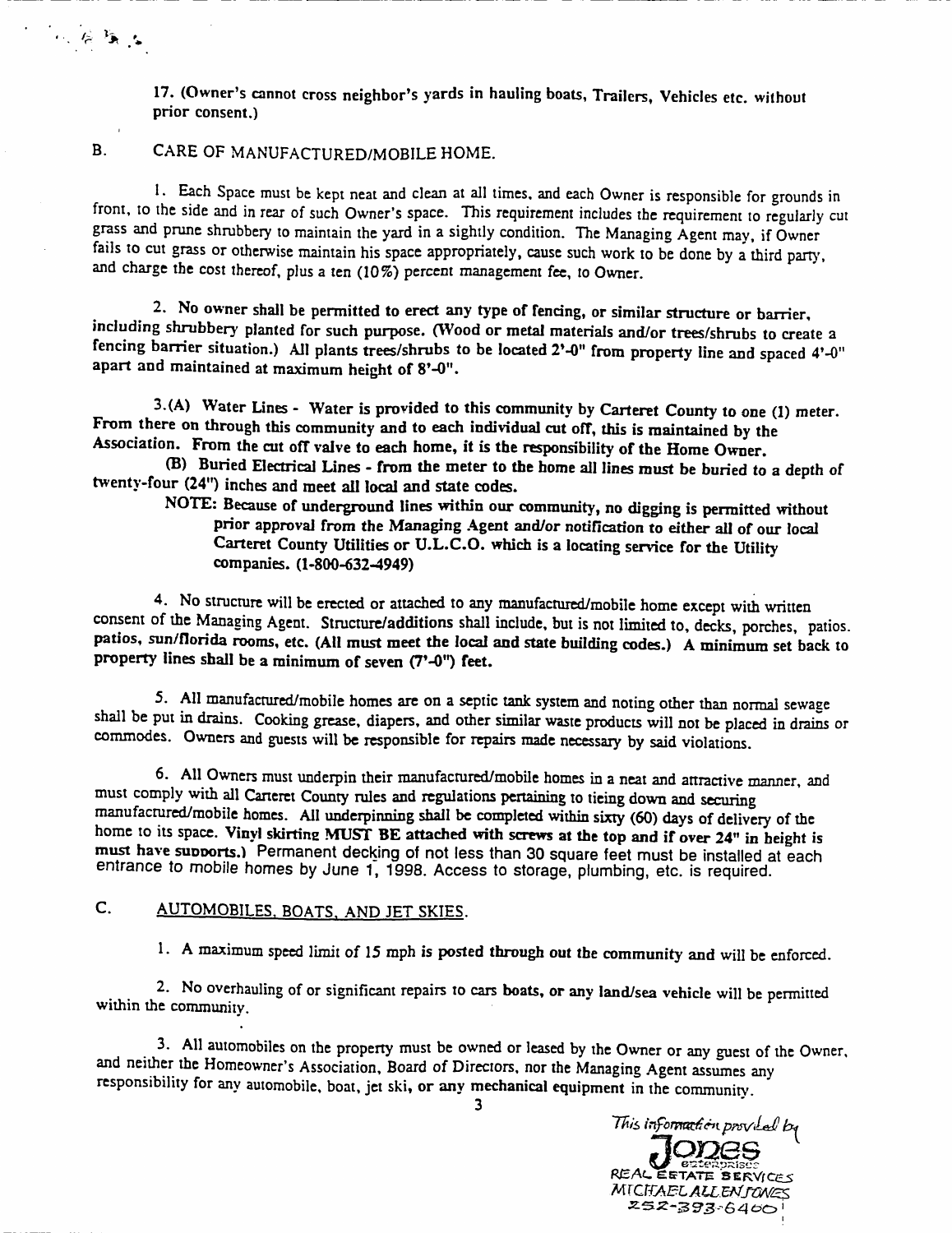4. No parking will be allowed on any street or within four (4'-0") of the seawall. All parking shall be on the space or on designated common parking areas

5. No large trucks (except repair vehicles not remaining overnight) shall be allowed within the community

#### D. FACILITIES.

to the family

1. The Managing Agent shall provide one (1) garbage container for each space. To the extent any Owner wishes an additional garbage container, such must be provided by Owner at its own expense, and must be substantially identical to that provided by the Managing Agent. All garbage must be bagged before placed into garbage containers. No trash shall be disposed of other than the allowed garbage containers. Owner (or contractor) must haul away any construction materials/trash within one week of construction completion.

2 Owners are responsible for maintaining cleanliness of garbage receptacles such that flies or other insects will not be attracted or unpleasant orders emitted

3. Neither the Association, the Board of Directors, nor the Managing Agent or any Owner shall be responsible for any mishaps, injuries, or other loss caused by swimming or any other water related or recreational activity on or adjacent to the Community or any portion thereof, and water and recreational activities are at the risk of the Owner or his guest

4. Personal property shall not be left in the street or on any other common area.

5. Go-carts, ATV's, Motorcycles, Mopeds, or minibikes are not allowed on the premises. Skate boards and the equivalent are to be used only at such times and places as are designated by the Managing Agent

6. The marina area and boat ramp are available to homeowners. However, their use, as well as use of all other common facilities is subject to rules and regulations adopted by the Homeowner's Association. Boat 4. Personal property shall not be left in the street or on any other common area.<br>5. Go-carts, ATV's, Motorcycles, Mopeds, or minibikes are not allowed on the premises. Skate<br>boards and the equivalent are to be used only a trailers shall only be parked in areas designated for such purpose on common areas and may only be left in such spaces temporarily (24 hours) The dock constructed adjacent to the boat ramp shall be subject to rules and regulations adopted by the Homeowner's Association, which rules shall include a utilization for boat tie-up boards and the equivalent are to be used only at such times and places as are designated by the Managing<br>Agent.<br>6. The marina area and boat ramp are available to homeowners. However, their use, as well as use all<br>other com on a temporary basis only, and shall prohibit boat tie-up along the end of the dock, which area shall be reserved for recreational and fishing use. ALL BOATS, JET SKIES, BOAT TRAILERS, AND WATER VEHICLES SHALL DISPLAY THE YELLOW "GOOSE CREEK LANDING" DECAL. ANY BOAT, JET SKI, BOAT TRAILER, OR WATER VEHICLE WITHOUT THIS DECAL WILL NOT BE PERMITTED WITHIN THE COMMUNITY. (Boat and Trailer Stickers to be issued and recorded.)

7. Throwing any garbage or discharging any sewage into the sound is absolutely prohibited.

8. Each Owner is responsible for all telephone, electrical and cable television service to such Owner's TERNITTED WITHIN THE COMMUNITY. (Boat and Trailer Stickers to be issued and recorded.)<br>7. Throwing any garbage or discharging any sewage into the sound is absolutely prohibited.<br>8. Each Owner is responsible for all telepho disconnection of telephone, electrical and cable service.

9. Each Owner is responsible for maintaining, repairing or replacing the Septic System of his/her 9. Each Owner is responsible for maintaining, repairing or replacing the Septic System of his/her<br>manufactured/mobile home. Any repairs, upgrade or changes MUST meet the Carteret County Health manufactured/mobile home. Any repairs, upgrade or changes MUST meet the Carteret County Healt<br>Codes. Manufactured/Mobile homes MUST maintain a minimum distance of five (5'-0") for the Septic<br>Tank and allow easy access to t Codes. Manufactured/Mobile homes MUST maintain a minimum distance of five (5'-0") for the Septic Tank and allow easy access to the tank for servicing.

10. Owner shall install no improvements that in any way interfere or potentially interfere with information provided by<br>
information provided by<br>
a low more more than the more more than the more than the more than the more than the more than the more of the<br>
a low more than the more than the more than the more than t

4

**ODBS ELIZAL ESTATE SERVICEO** OULASS<br>ELAL ESTATE BERVISE<br>MICHAEL ALLEN JONES<br>252-353-6400 ML ESTATE BERVIC<br>MENAEL ALLEN JON<br>252-393-6400<br>252-393-6400

 $\pm$  .

 $\mathcal{E}_{\text{obs}}/ \mathcal{R}_{\text{P} \text{A}}$ 

 $\frac{1}{2}$  and  $\frac{1}{2}$ 

e milion

REAL ESTATE EEDV 5 This information provided to y LEMULAE<mark>LEM</mark>U